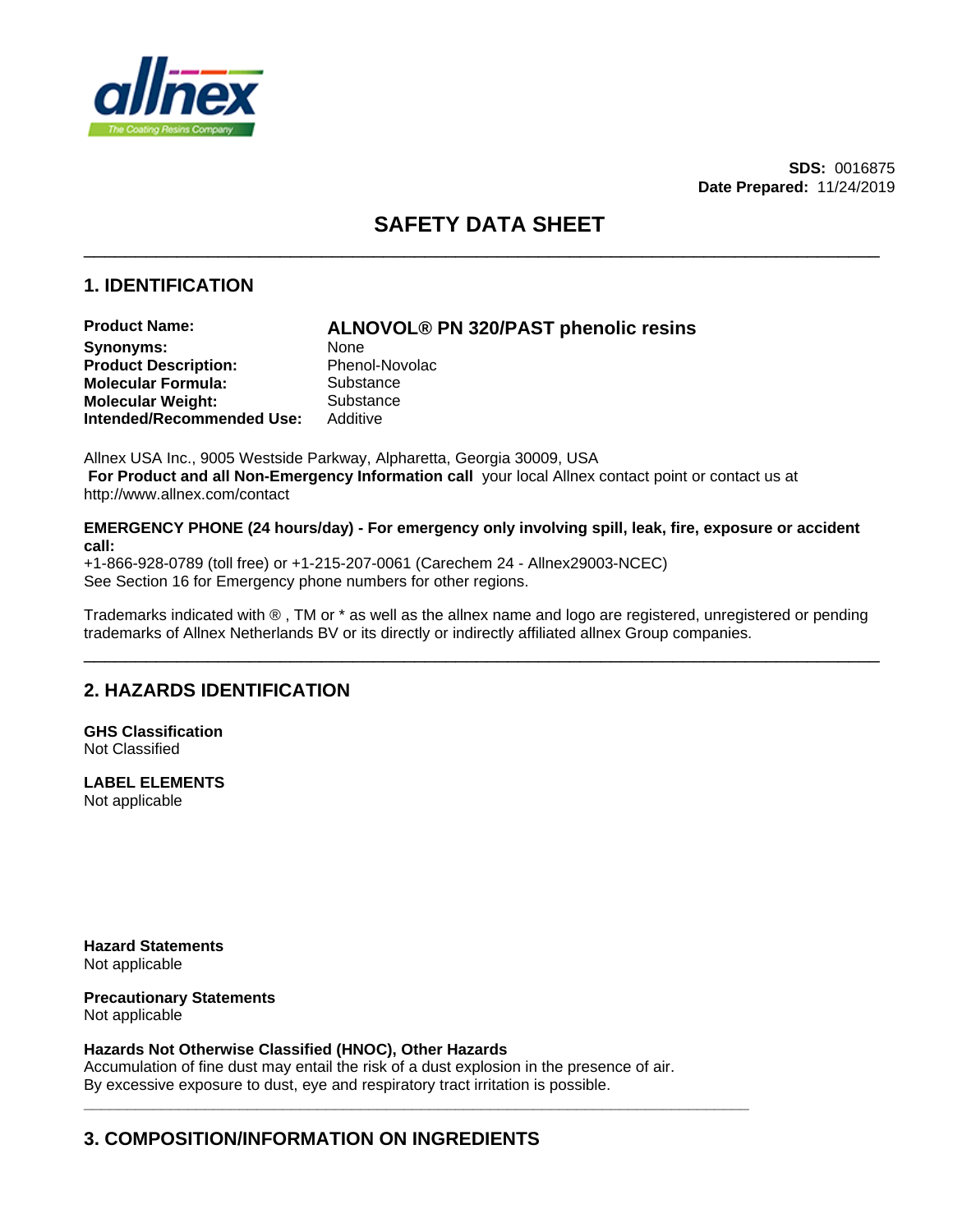\_\_\_\_\_\_\_\_\_\_\_\_\_\_\_\_\_\_\_\_\_\_\_\_\_\_\_\_\_\_\_\_\_\_\_\_\_\_\_\_\_\_\_\_\_\_\_\_\_\_\_\_\_\_\_\_\_\_\_\_\_\_\_\_\_\_\_\_\_\_\_\_\_\_\_\_\_

### **HAZARDOUS INGREDIENTS**

| <b>Component / CAS No.</b> | %      | <b>GHS Classification</b>   |
|----------------------------|--------|-----------------------------|
| Formaldehyde               | < 0.01 | Carc. 1B (H350)             |
| 50-00-0                    |        | Muta. 2 (H341)              |
|                            |        | Acute Tox. 3 (H301)         |
|                            |        | Acute Tox. 3 (H311)         |
|                            |        | Acute Tox. 3 (H331)         |
|                            |        | Skin Corr. 1B (H314)        |
|                            |        | Eye Dam. 1 (H318)           |
|                            |        | <b>Skin Sens. 1A (H317)</b> |
|                            |        | Aquatic Acute 2 (H401)      |

This product does not contain OSHA regulated components.

Additional GHS classification or other information may be included in this section but has not been adopted by OSHA. See Section 16 for full text of H phrases.

# **4. FIRST AID MEASURES**

### **First-aid Measures**

### **Inhalation:**

Remove to fresh air.If breathing is difficult, give oxygen. Obtain medical advice if there are persistent symptoms.

### **Skin Contact:**

Wash immediately with plenty of water and soap.

### **Eye Contact:**

Rinse immediately with plenty of water for at least 15 minutes.

### **Ingestion:**

If swallowed, call a physician immediately. Only induce vomiting at the instruction of a physician. Never give anything by mouth to an unconscious person.

### **Most Important Symptoms and Effects, Acute and Delayed**

None known.

### **Immediate Medical Attention and Special Treatment**

Not applicable.

### **Notes To Physician:**

No specific measures have been identified.

# **5. FIRE-FIGHTING MEASURES**

### **Suitable Extinguishing Media:**

Use water spray or fog, carbon dioxide or dry chemical.

### **Unsuitable Extinguishing Media:**

full water jet.

### **Protective Equipment:**

Firefighters, and others exposed, wear self-contained breathing apparatus.

### **Special Hazards:**

Dust may be explosive if mixed with air in critical proportions and in the presence of a source of ignition.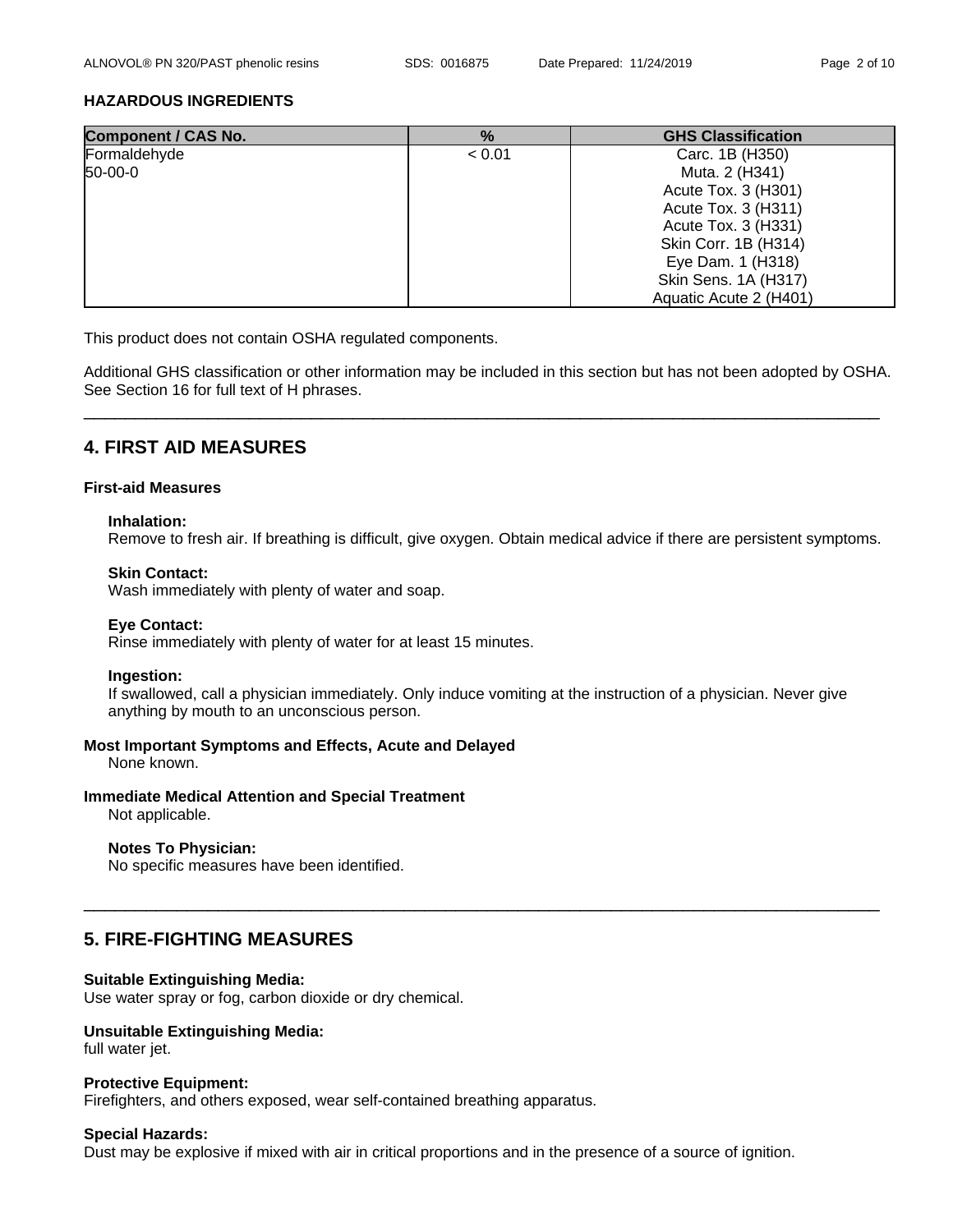\_\_\_\_\_\_\_\_\_\_\_\_\_\_\_\_\_\_\_\_\_\_\_\_\_\_\_\_\_\_\_\_\_\_\_\_\_\_\_\_\_\_\_\_\_\_\_\_\_\_\_\_\_\_\_\_\_\_\_\_\_\_\_\_\_\_\_\_\_\_\_\_\_\_\_\_\_

\_\_\_\_\_\_\_\_\_\_\_\_\_\_\_\_\_\_\_\_\_\_\_\_\_\_\_\_\_\_\_\_\_\_\_\_\_\_\_\_\_\_\_\_\_\_\_\_\_\_\_\_\_\_\_\_\_\_\_\_\_\_\_\_\_\_\_\_\_\_\_\_\_\_\_\_\_

# **6. ACCIDENTAL RELEASE MEASURES**

#### **Personal precautions:**

Where exposure level is not known, wear approved, positive pressure, self-contained respirator. Where exposure level is known, wear approved respirator suitable for level of exposure. Refer to Section 8 (Exposure Controls/Personal Protection) for appropriate personal protective equipment.

#### **Methods For Cleaning Up:**

Sweep up into containers for disposal. Flush spill area with water.

#### **Environmental Precautions:**

None known.

### **References to other sections:**

See Sections 7, 8 and 13 for additional information.

# **7. HANDLING AND STORAGE**

### **HANDLING**

**Precautions:**

**Special Handling Statements:** Dust may form explosive mixture with air. Provide good ventilation of working area (local exhaust ventilation if necessary). During processing and handling of the product, comply with the indicative occupational exposure limit values.

#### **STORAGE**

Keep away from sources of ignition - refrain from smoking. Keep sacks tightly closed and dry, in a weather-proof place. Store in a cool, dry, wellventilated place and keep container tightly closed. Dust can form an explosive mixture with air. Take precautionary measures against electrostatic loading - earthing necessary during loading operations. Observe the general rules of industrial fire protection.

**Storage Temperature:** Room temperature **Reason:** Quality.

# **8. EXPOSURE CONTROLS/PERSONAL PROTECTION**

#### **Engineering Measures:**

Engineering controls are not usually necessary if good hygiene practices are followed.

#### **Respiratory Protection:**

For operations where inhalation exposure can occur, use an approved respirator recommended by an industrial hygienist after an evaluation of the operation. Where inhalation exposure cannot occur, no respiratory protection is required.

Recommended respirators include those certified by NIOSH.

#### Recommended:

Full Face Mask with particle Type P2 filter

### **Eye Protection:**

Wear eye/face protection such as chemical splash proof goggles or face shield.

#### **Skin Protection:**

Wear impermeable gloves. Avoid skin contact.

### **Hand Protection:**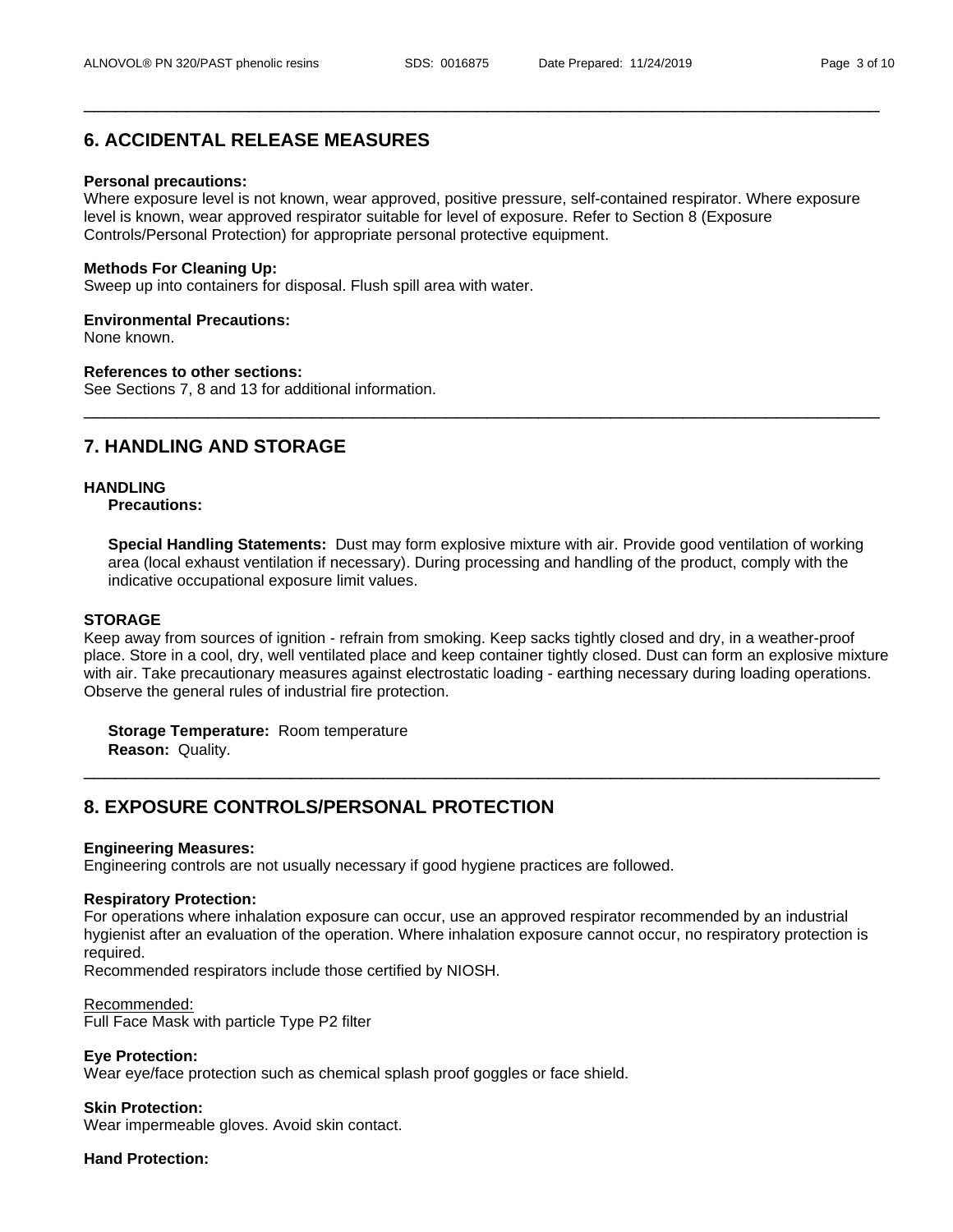\_\_\_\_\_\_\_\_\_\_\_\_\_\_\_\_\_\_\_\_\_\_\_\_\_\_\_\_\_\_\_\_\_\_\_\_\_\_\_\_\_\_\_\_\_\_\_\_\_\_\_\_\_\_\_\_\_\_\_\_\_\_\_\_\_\_\_\_\_\_\_\_\_\_\_\_\_

Barrier creams may help to protect the exposed areas of the skin, they should however not be applied once exposure has occurred. Wear impermeable gloves. Replace gloves immediately when torn or any change in appearance (dimension, colour, flexibility etc) is noticed.

## **Additional Advice:**

Before eating, drinking, or smoking, wash face and hands thoroughly with soap and water.

## **Exposure Limit(s)**

| $50 - 00 - 0$ | Formaldehyde |                      |
|---------------|--------------|----------------------|
| OSHA (PEL):   |              | $0.75$ ppm $(TWA)$   |
|               |              | 2 ppm (STEL)         |
|               |              | 2 ppm STEL 15 min    |
|               |              | 0.5 ppm Action Level |
|               |              | 0.75 ppm TWA         |
| ACGIH (TLV):  |              | 0.3 ppm (STEL)       |
|               |              | 0.1 ppm (TWA)        |
| Other Value:  |              | Not established      |
|               |              |                      |

# **Biological Exposure Limit(s)**

No values have been established.

# **9. PHYSICAL AND CHEMICAL PROPERTIES**

| Color:                            | light brown       |
|-----------------------------------|-------------------|
| Appearance:                       | pastille          |
| Odor:                             | phenol            |
| <b>Boiling Point:</b>             | Not applicable    |
| <b>Melting Point:</b>             | ~ 90 °C 194 °F    |
| <b>Vapor Pressure:</b>            | Not applicable    |
| <b>Specific Gravity/Density:</b>  | ~ 1.26 $g/cm^{3}$ |
| <b>Vapor Density:</b>             | Not applicable    |
| Percent Volatile (% by wt.):      | Not available     |
| pH:                               | Not available     |
| Saturation In Air (% By Vol.):    | Not available     |
| <b>Evaporation Rate:</b>          | Not available     |
| <b>Solubility In Water:</b>       | Insoluble         |
| <b>Volatile Organic Content:</b>  | Not available     |
| <b>Flash Point:</b>               | Not available     |
| Flammable Limits (% By Vol):      | Not available     |
| <b>Autoignition Temperature:</b>  | ~ 400 °C 752 °F   |
| <b>Decomposition Temperature:</b> | Not available     |
| <b>Partition coefficient</b>      | Not available     |
| (n-octanol/water):                |                   |
| <b>Odor Threshold:</b>            | Not available     |
| <b>Viscosity (Kinematic):</b>     | Not available     |
| <b>Viscosity (Dynamic):</b>       | Not available     |
| <b>Explosive Properties:</b>      | Not available     |
| <b>Oxidizing Properties:</b>      | No                |
|                                   |                   |

# **10. STABILITY AND REACTIVITY**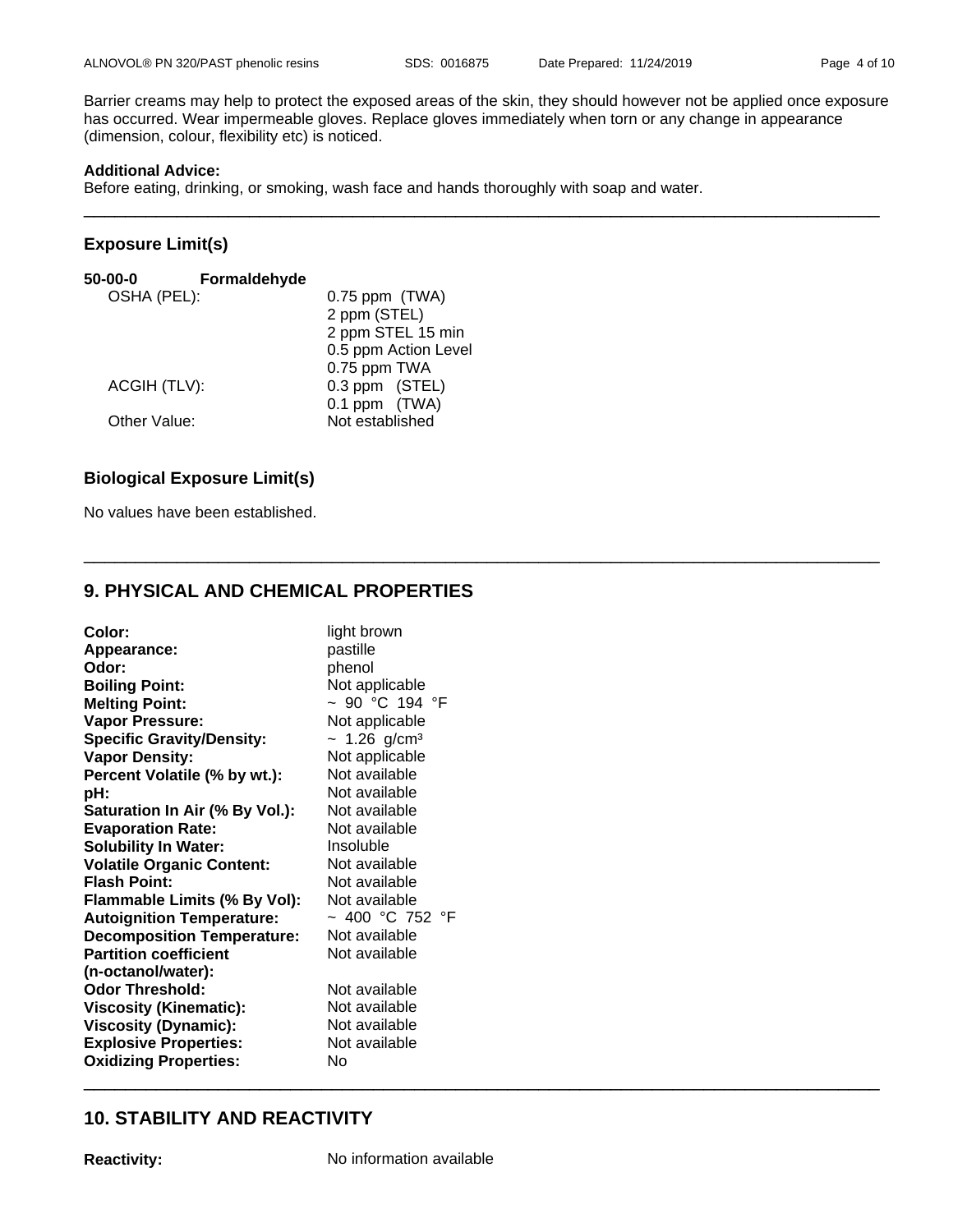| Stability:                                         | Stable.                                                |
|----------------------------------------------------|--------------------------------------------------------|
| <b>Conditions To Avoid:</b>                        | Risk of explosion.                                     |
| <b>Polymerization:</b>                             | Will not occur                                         |
| <b>Conditions To Avoid:</b>                        | None known                                             |
| <b>Materials To Avoid:</b>                         | None known                                             |
| <b>Hazardous Decomposition</b><br><b>Products:</b> | Carbon dioxide<br>Carbon monoxide (CO)<br>Formaldehyde |

# **11. TOXICOLOGICAL INFORMATION**

**Likely Routes of Exposure:** Skin, Eyes, Respiratory System.

**Acute toxicity - oral:** Not Classified **-** Based on available data and/or professional judgment, the classification criteria are not met.

**Acute toxicity - dermal:** Not Classified **-** Based on available data and/or professional judgment, the classification criteria are not met.

**Acute toxicity - inhalation:** Not Classified **-** Based on available data and/or professional judgment, the classification criteria are not met.

**Skin corrosion / irritation:** Not Classified **-** Based on available data and/or professional judgment, the classification criteria are not met.

**Serious eye damage / eye irritation:** Not Classified **-** Based on available data and/or professional judgment, the classification criteria are not met.

**Respiratory sensitization:** Not Classified **-** Based on available data and/or professional judgment, the classification criteria are not met.

**Skin sensitization:** Not Classified **-** Based on available data and/or professional judgment, the classification criteria are not met.

**Carcinogenicity:** Not Classified **-** Based on available data and/or professional judgment, the classification criteria are not met.

**Germ cell mutagenicity:** Not Classified **-** Based on available data and/or professional judgment, the classification criteria are not met.

**Reproductive toxicity:** Not Classified **-** Based on available data and/or professional judgment, the classification criteria are not met.

**Specific target organ toxicity (STOT) -single exposure:** Not Classified. **-** Based on available data and/or professional judgment, the classification criteria are not met.

**Specific target organ toxicity (STOT) -repeated exposure:** Not Classified. **-** Based on available data and/or professional judgment, the classification criteria are not met.

**Aspiration hazard:** Not Classified **-** Based on physical form, not an expected route of exposure.

# **PRODUCT TOXICITY INFORMATION**

| <b>ACUTE TOXICITY DATA</b> |  |
|----------------------------|--|
|                            |  |

| oral       | rat    | Acute LD50      | > 2000 mg/kg    |  |
|------------|--------|-----------------|-----------------|--|
| dermal     | rabbit | Acute LD50      | > 2000 mg/kg    |  |
| inhalation | rat    | Acute LC50 4 hr | $> 5$ mg/l (Dus |  |

Acute LC50  $4 \text{ hr}$  > 5 mg/l (Dust/Mist)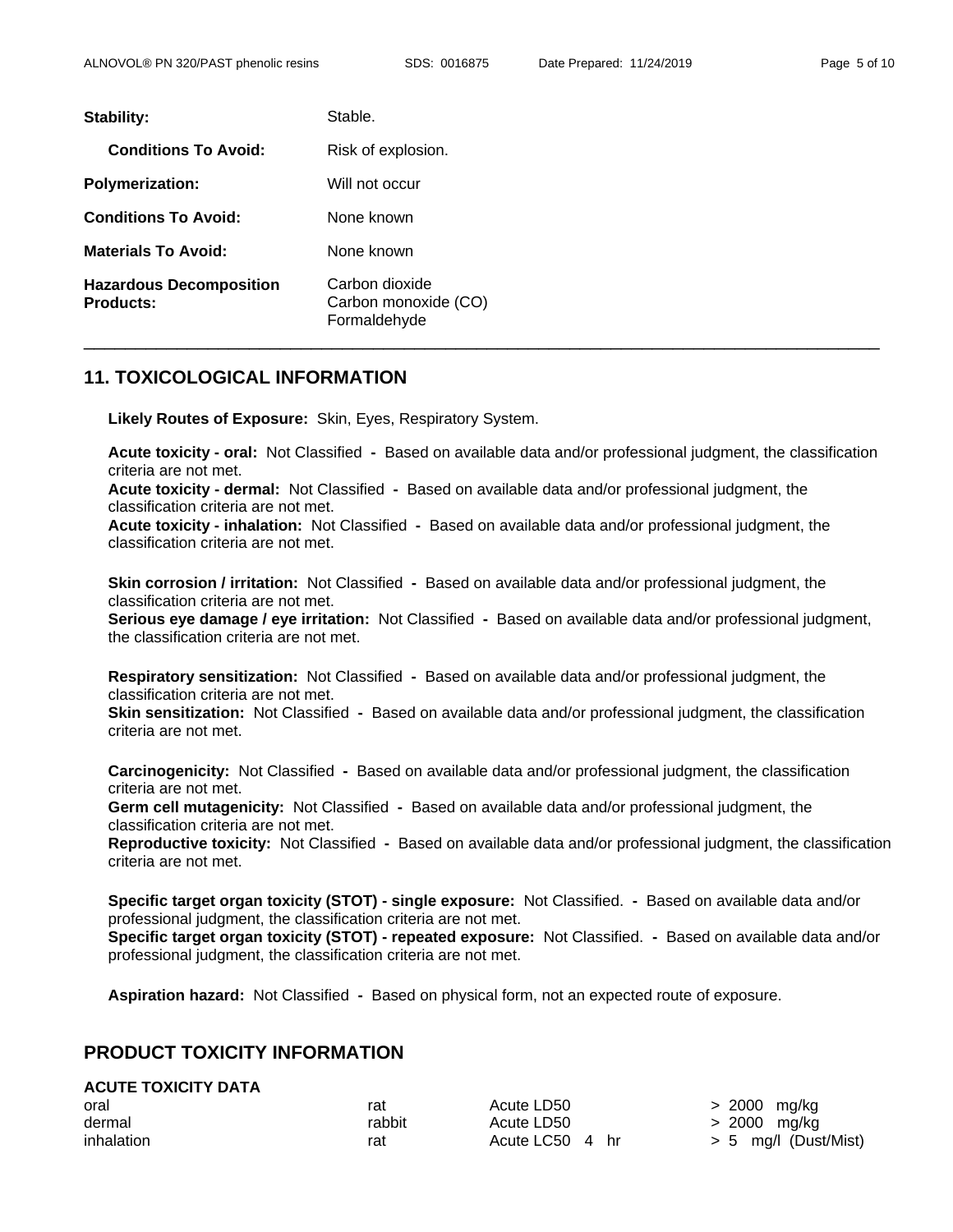### **LOCAL EFFECTS ON SKIN AND EYE**

| Acute Irritation              | dermal | Not irritating |
|-------------------------------|--------|----------------|
| Acute Irritation              | eve    | Not irritating |
| <b>ALLERGIC SENSITIZATION</b> |        |                |
| Sensitization                 | Skin   | No data        |

Sensitization and the sense of the respiratory and No data

### **GENOTOXICITY**

#### **Assays for Gene Mutations** Ames Salmonella Assay No data

### **OTHER INFORMATION**

The product toxicity information above has been estimated.

# **11. TOXICOLOGICAL INFORMATION**

### **HAZARDOUS INGREDIENT TOXICITY DATA**

Formaldehyde has oral (rat) and dermal (rabbit) LD50 values of 640 mg/kg and 270 mg/kg, respectively. 50% of the mice had reduced respiration rate following a 10 minutes inhalation exposure at a concentration of 4.9 ppm. Irritation of the nose and throat has been observed in people exposed to formaldehyde vapor levels in excess of 1 ppm. Normal breathing may be seriously impaired and serious lung damage can occur. Formaldehyde has been reported to cause pulmonary hypersensitivity in some individuals who were exposed to concentrations known to cause irritation; however, no pulmonary sensitization has been demonstrated in laboratory animal studies. Formaldehyde solutions can cause severe eye and skin irritation. Repeated skin exposure to solutions of 2% or more formaldehyde has caused allergic skin reactions. Formaldehyde was found to be weakly genotoxic in a number of in vitro genotoxicity tests and positive in certain in vivo genotoxicity studies. Formaldehyde did not cause birth defects in rats inhaling concentrations up to 10 ppm. However, a study using higher levels did show a slight but statistically significant reduction in male fetal body weight. Lifetime inhalation of formaldehyde vapor at concentrations above 5 ppm for 6 hours per day, caused nasal tumors in laboratory animals. The International Agency for Research on Cancer (IARC) has classified formaldehyde as a Group 1 (known) human carcinogen based on epidemiological evidence linking formaldehyde exposure to the occurrence of nasopharyngeal cancer, a rare type of cancer. IARC also found limited evidence of cancer of the nasal cavity and paranasal sinuses and insufficient evidence for an association between formaldehyde and leukemia. Inhalation caused liver and kidney damage in laboratory animal tests.

### **Carcinogenicity**

This product contains one or more Carcinogen Chemical(s) in accordance with IARC (International Agency for Research on Cancer), NTP (National Toxicology Program), ACGIH (American Conference of Governmental Industrial Hygienists).

| <b>Component / CAS No.</b> | <b>Carcinogen</b> |
|----------------------------|-------------------|
| Formaldehyde               | IARC <sub>1</sub> |
| $ 50-00-0 $                | <b>NTP</b>        |
|                            | <b>ACGIH A2</b>   |

\_\_\_\_\_\_\_\_\_\_\_\_\_\_\_\_\_\_\_\_\_\_\_\_\_\_\_\_\_\_\_\_\_\_\_\_\_\_\_\_\_\_\_\_\_\_\_\_\_\_\_\_\_\_\_\_\_\_\_\_\_\_\_\_\_\_\_\_\_\_\_\_\_\_\_\_\_

**WARNING:** Cancer–www.P65Warnings.ca.gov

# **12. ECOLOGICAL INFORMATION**

**TOXICITY, PERSISTENCE AND DEGRADABILITY, BIOACCUMULATIVE POTENTIAL, MOBILITY IN SOIL, OTHER ADVERSE EFFECTS**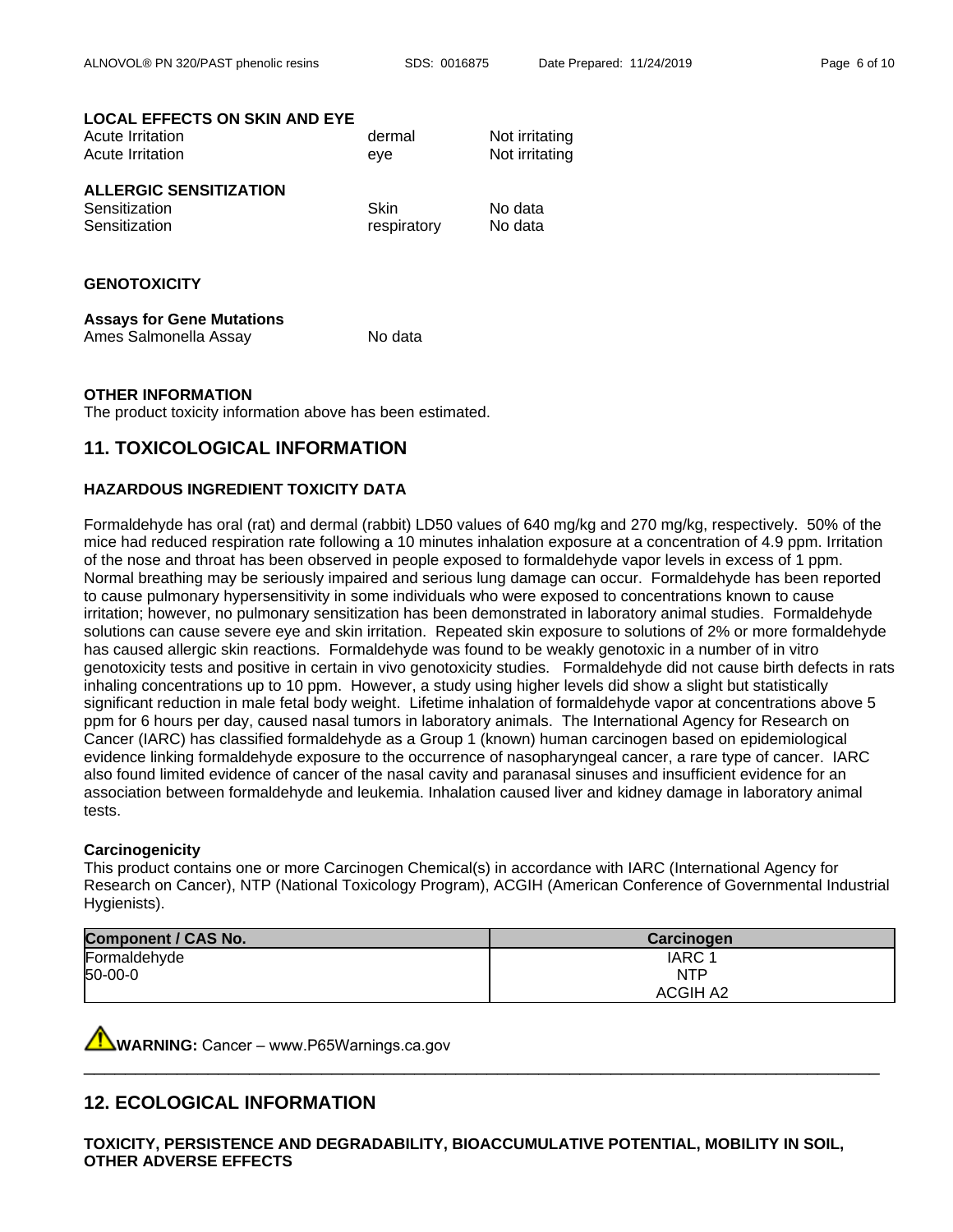The ecological assessment for this material is based on an evaluation of its components. This material is not classified as dangerous for the environment.

## **RESULTS OF PBT AND vPvB ASSESSMENT** Not determined

### **HAZARDOUS INGREDIENT TOXICITY DATA**

| <b>Component / CAS No.</b> | <b>Toxicity to Fish</b>                    |
|----------------------------|--------------------------------------------|
| Formaldehyde (50-00-0)     | $LC50 = 6.7$ mg/L - Morone saxatilis (96h) |

| <b>Component / CAS No.</b> | <b>Toxicity to Water Flea</b>         |
|----------------------------|---------------------------------------|
| Formaldehyde (50-00-0)     | EC50 = 5.8 mg/L - Daphnia pulex (48h) |

| <b>Component / CAS No.</b> | <b>Toxicity to Algae</b>                     |
|----------------------------|----------------------------------------------|
| Formaldehyde (50-00-0)     | $EC50 = 4.89$ mg/L - Desmodesmus subspicatus |
|                            | ′72hrs)                                      |

| <b>Component / CAS No.</b> | <b>Partition coefficient</b> |
|----------------------------|------------------------------|
| Formaldehyde (50-00-0)     | 0.35                         |

# **13. DISPOSAL CONSIDERATIONS**

The information on RCRA waste classification and disposal methodology provided below applies only to the product, as supplied. If the material has been altered or contaminated, or it has exceeded its recommended shelf life, the guidance may be inapplicable. Hazardous waste classification under federal regulations (40 CFR Part 261 et seq)is dependent upon whether a material is a RCRA "listed hazardous waste" or has any of the four RCRA "hazardous waste characteristics." Refer to 40 CFR Part 261.33 to determine if a given material to be disposed of is a RCRA "listed hazardous waste"; information contained in Section 15 of this SDS is not intended to indicate if the product is a "listed hazardous waste." RCRA Hazardous Waste Characteristics: There are four characteristics defined in 40 CFR Section 261.21-61.24: Ignitability, Corrosivity, Reactivity, and Toxicity. To determine Ignitability, see Section 9 of this SDS (flash point). For Corrosivity, see Sections 9 and 14 (pH and DOT corrosivity). For Reactivity, see Section 10 (incompatible materials). For Toxicity, see Section 3 (composition). Federal regulations are subject to change. State and local requirements, which may differ from or be more stringent than the federal regulations, may also apply to the classification of the material if it is to be disposed. The Company encourages the recycle, recovery and reuse of materials, where permitted, as an alternate to disposal as a waste. The Company recommends that organic materials classified as RCRA hazardous wastes be disposed of by thermal treatment or incineration at EPA approved facilities. The Company has provided the foregoing for information only; the person generating the waste isresponsible for determining the waste classification and disposal method.

\_\_\_\_\_\_\_\_\_\_\_\_\_\_\_\_\_\_\_\_\_\_\_\_\_\_\_\_\_\_\_\_\_\_\_\_\_\_\_\_\_\_\_\_\_\_\_\_\_\_\_\_\_\_\_\_\_\_\_\_\_\_\_\_\_\_\_\_\_\_\_\_\_\_\_\_\_

\_\_\_\_\_\_\_\_\_\_\_\_\_\_\_\_\_\_\_\_\_\_\_\_\_\_\_\_\_\_\_\_\_\_\_\_\_\_\_\_\_\_\_\_\_\_\_\_\_\_\_\_\_\_\_\_\_\_\_\_\_\_\_\_\_\_\_\_\_\_\_\_\_\_\_\_\_

# **14. TRANSPORT INFORMATION**

This section provides basic shipping classification information. Refer to appropriate transportation regulations for specific requirements.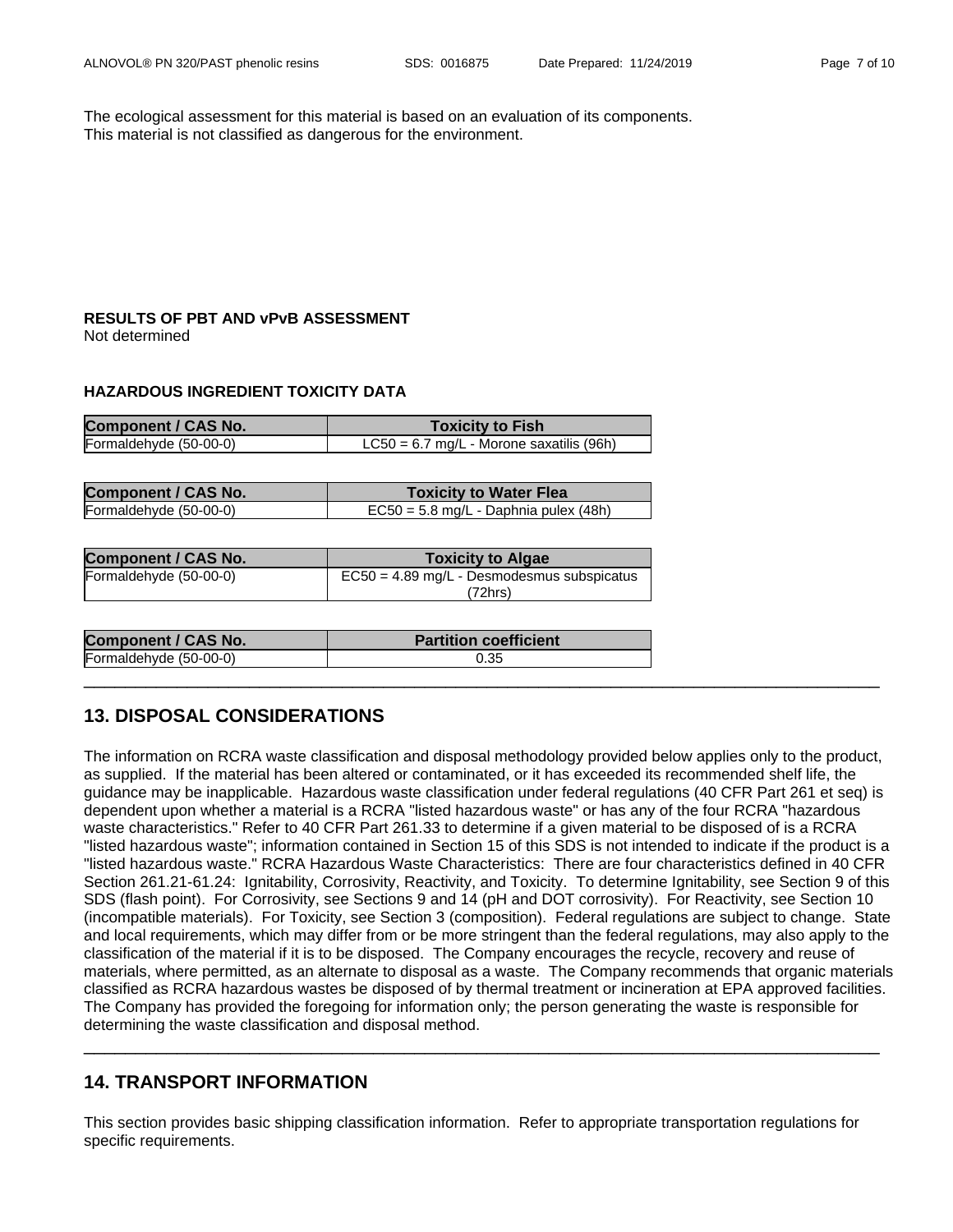### **US DOT**

Dangerous Goods? Not applicable/Not regulated

### **TRANSPORT CANADA**

Dangerous Goods? Not applicable/Not regulated

### **ICAO / IATA**

Dangerous Goods? Not applicable/Not regulated

#### **IMO**

Dangerous Goods? Not applicable/Not regulated

# **15. REGULATORY INFORMATION**

### **Inventory Information**

United States (USA): All components of this product are designated as "Active" on the TSCA Inventory or are not required to be listed.

\_\_\_\_\_\_\_\_\_\_\_\_\_\_\_\_\_\_\_\_\_\_\_\_\_\_\_\_\_\_\_\_\_\_\_\_\_\_\_\_\_\_\_\_\_\_\_\_\_\_\_\_\_\_\_\_\_\_\_\_\_\_\_\_\_\_\_\_\_\_\_\_\_\_\_\_\_

**Canada:** All components of this product are included on the Domestic Substances List (DSL) or are not required to be listed on the DSL.

**European Economic Area (including EU):** When purchased and shipped from an Allnex legal entity based in the EEA (EU or Norway), this product is compliant with the registration of the REACH Regulation (EC) No. 1907/2006 as all its components are either excluded, exempt and/or registered.

**Australia:** All components of this product are included in the Australian Inventory of Chemical Substances (AICS) or are not required to be listed on AICS.

**New Zealand:** This product is approved or exempt under the Hazardous Substances and New Organisms (HSNO) Act.

**China:** All components of this product are included on the Chinese inventory or are not required to be listed on the Chinese inventory.

**Japan:** All components of this product are included on the Japanese (ENCS and ISHL) inventories or are not required to be listed on the Japanese inventories.

**Korea:** All components of this product are included on the Korean (ECL) inventory or are not required to be listed on the Korean inventory. When purchased from Allnex Korea or Chemart distributor this product is compliant with the ARECs (the Act on the Registration and Evaluation, etc. of Chemical Substances). All its components are either excluded, exempt, pre-notified and/or registered. When purchased from another allnex entity, please contact PSRA-KREACH@allnex.com to check the possibility to be covered by our Only Representative.

**Philippines:** All components of this product are included on the Philippine (PICCS) inventory or are not required to be listed on the Philippine inventory.

**Taiwan:** All components of this product are included in the Taiwan chemical substance inventory or are not required to be listed on the Taiwan chemical substance inventory (TCSI).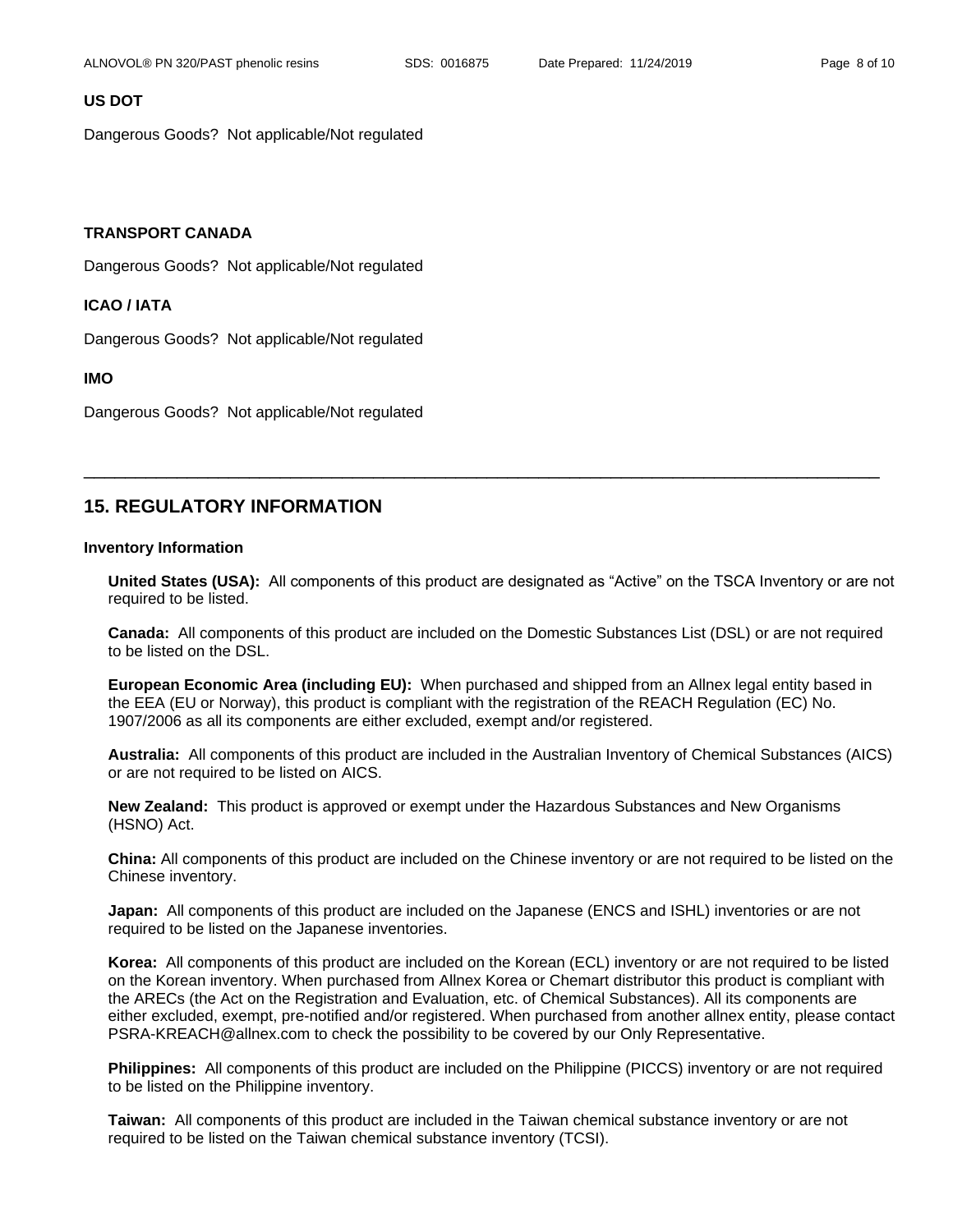**Switzerland:** All components of this product are exempt from the new substance notification requirements for Switzerland (SR 813.11 art. 24-26).

### **OTHER ENVIRONMENTAL INFORMATION**

The following components of this product may be subject to reporting requirements pursuant to Section 313 of CERCLA (40 CFR 372), Section 12(b) of TSCA, or may be subject to release reporting requirements (40 CFR 307, 40 CFR 311, etc.) See Section 13 for information on waste classification and waste disposal of this product.

This product does not contain any components regulated under these sections of the EPA

### **PRODUCT HAZARD CATEGORY UNDER SECTIONS 311 AND 312 OF EPCRA**

**Physical Hazards** Not applicable

# **Health Hazards**

Not applicable \_\_\_\_\_\_\_\_\_\_\_\_\_\_\_\_\_\_\_\_\_\_\_\_\_\_\_\_\_\_\_\_\_\_\_\_\_\_\_\_\_\_\_\_\_\_\_\_\_\_\_\_\_\_\_\_\_\_\_\_\_\_\_\_\_\_\_\_\_\_\_\_\_\_\_\_\_

# **16. OTHER INFORMATION**

### **NFPA Hazard Rating (National Fire Protection Association)**

Health: 1 - Materials that, under emergency conditions, can cause significant irritation.

Fire: 1 - Materials that must be preheated before ignition can occur.

Instability: 0 - Materials that in themselves are normally stable, even under fire exposure conditions.

| <b>Reasons For Issue:</b> | Revised Section 3         |
|---------------------------|---------------------------|
|                           | <b>Revised Section 11</b> |

| Date Prepared:                                | 11/24/2019 |
|-----------------------------------------------|------------|
| Date of last significant revision: 05/28/2019 |            |

### **Component - Hazard Statements**

Formaldehyde

- H301 Toxic if swallowed.
- H311 Toxic in contact with skin.
- H314 Causes severe skin burns and eye damage.
- H317 May cause an allergic skin reaction.
- H318 Causes serious eye damage.
- H331 Toxic if inhaled.
- H341 Suspected of causing genetic defects.
- H350 May cause cancer.
- H401 Toxic to aquatic life.

### **Emergency phone numbers for other regions**

### **Asia Pacific**

Australia: +61 1800 022 037 (Allnex Australia) China (PRC): +86(0)25 8547 7110 (Jiangsu registration center) / +86(0)532 8388 9090 (NRCC) India: 000 800 100 7479 (toll free) or +65 3158 1198 (Carechem 24) Indonesia: 007 803 011 0293 (Carechem 24) Japan: +81 345 789 341 (Carechem 24) Korea: +82 2 3479 8401 (Carechem 24) Malaysia: +60 3 6207 4347 (Carechem 24) New Zealand: +64 0800 803 002 (Allnex New Zealand) Philippines: +63 2 231 2149 (Carechem 24) Taiwan: +886 2 8793 3212 (Carechem 24)